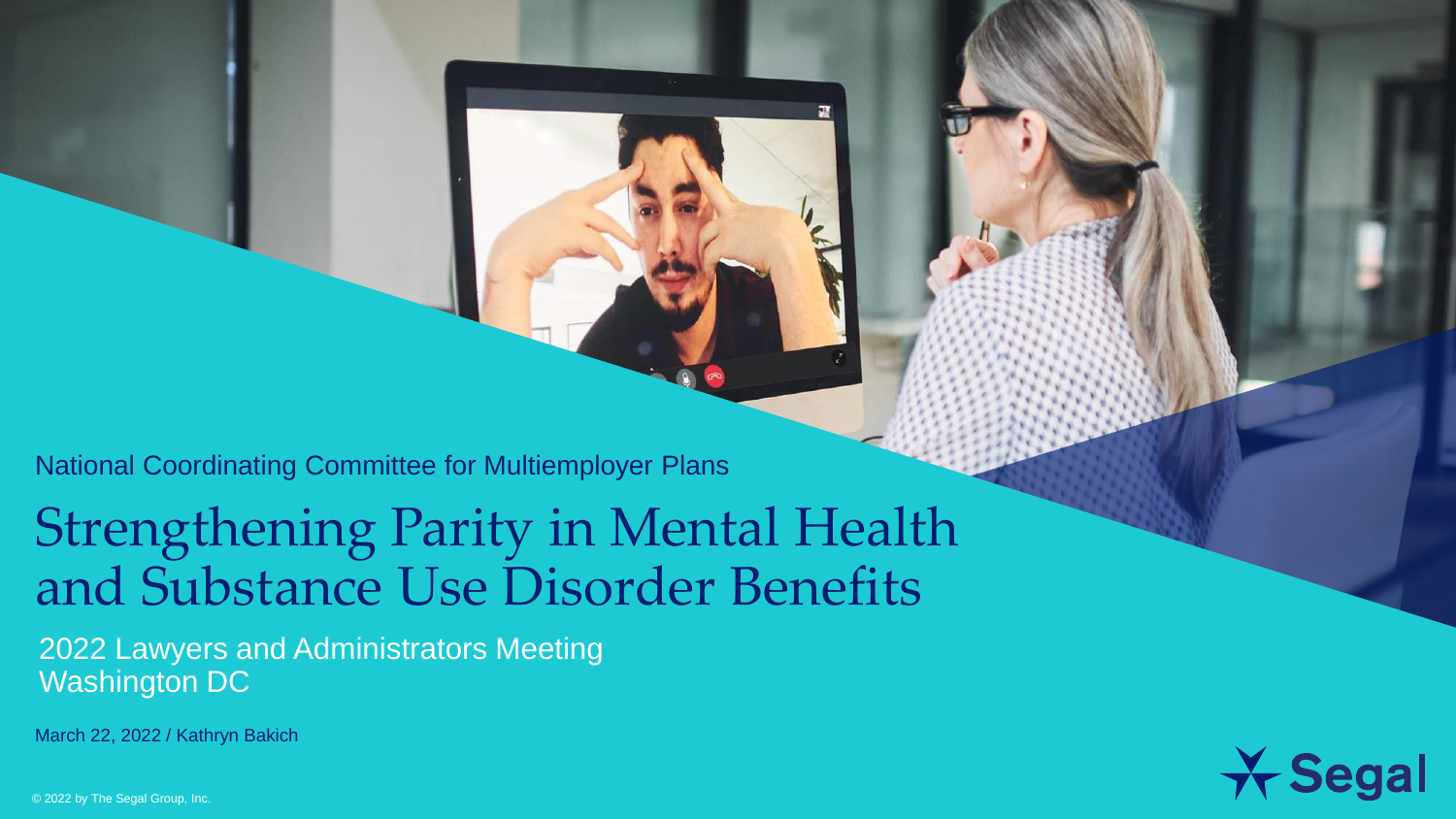

# Behavioral Health at a Glance

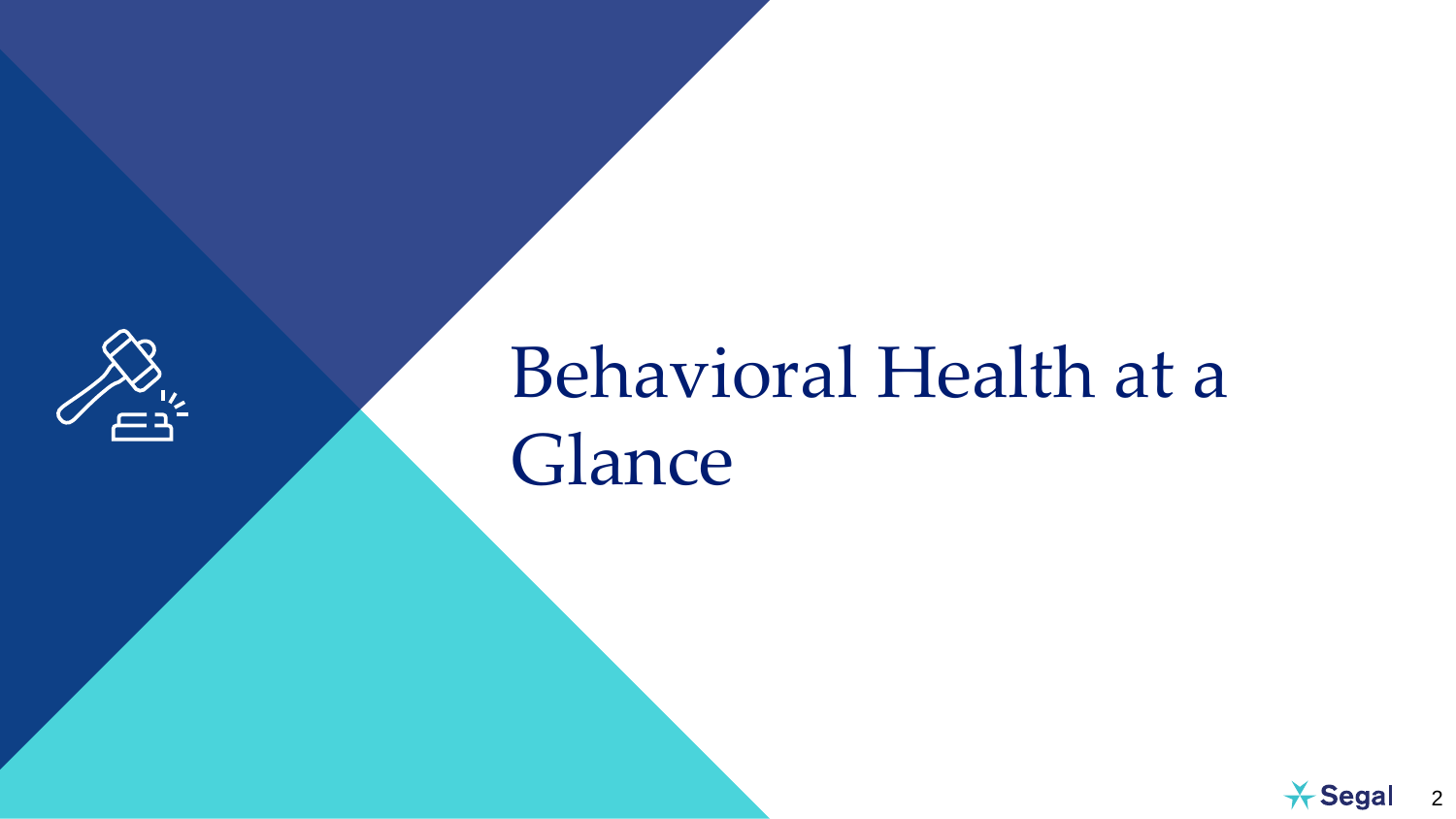### Importance of Behavioral Health

| According to the CDC, suicide rates have increased 33% in the past 20<br>years, and affects all ages:<br>• Individuals $10 - 34$ years old: suicide is the $2nd$ leading cause of death<br>• Individuals $34 - 54$ years old: suicide is the $5th$ leading cause of death                                                                                                                                           |                                                                                                                                                    | On average, there is<br>1 death by suicide every<br>11 minutes – an average of 130<br>deaths per day                                                                   | 40 million people have anxiety<br>disorders, the most prevalent<br>mental condition                                        |
|---------------------------------------------------------------------------------------------------------------------------------------------------------------------------------------------------------------------------------------------------------------------------------------------------------------------------------------------------------------------------------------------------------------------|----------------------------------------------------------------------------------------------------------------------------------------------------|------------------------------------------------------------------------------------------------------------------------------------------------------------------------|----------------------------------------------------------------------------------------------------------------------------|
| Nearly 60% of adults with mental<br>illness did not receive mental<br>health services in the<br>previous year                                                                                                                                                                                                                                                                                                       | 17 million adults experienced at<br>least one depressive episode in<br>2019. Depression ranks #1<br>among the most common causes<br>of disability. | The CDC reports that over the<br>12-month period from June 2019 to<br>July 2020, opioid-related deaths<br>experienced a near 30% increase<br>from the prior 12 months. | The construction industry has the<br>2nd highest suicide rate among<br>all industries (45.3 deaths per<br>100,000 workers) |
| "Construction occupations had the highest Proportional Mortality<br>3.5 Million<br><b>12 Million</b><br><b>1.4 Million</b><br>Rate PMR for drug overdose deaths and for both heroin-related<br>and prescription opioid-related overdose deaths."<br><b>Attempted Suicide</b><br><b>Had Thoughts Of Suicide</b><br>Made A Suicide Plan<br>-Occupational Patterns in Unintentional and Undetermined Drug-Involved and |                                                                                                                                                    |                                                                                                                                                                        |                                                                                                                            |

\$6 Trillion is the projected annual global cost of mental health disorders in 2030 more than the combined cost of diabetes and cancer.

Sources: Time Special Edition 9/11/20 citing Anxiety and Depression Association of America; National Institute of Mental Health; World Economic Forum; National Alliance on Mental Illness; www.cdc.gov/suicide/facts



*Opioid-Involved Overdose Deaths—United States, 2007 –2012 CDC, August 24, 2018*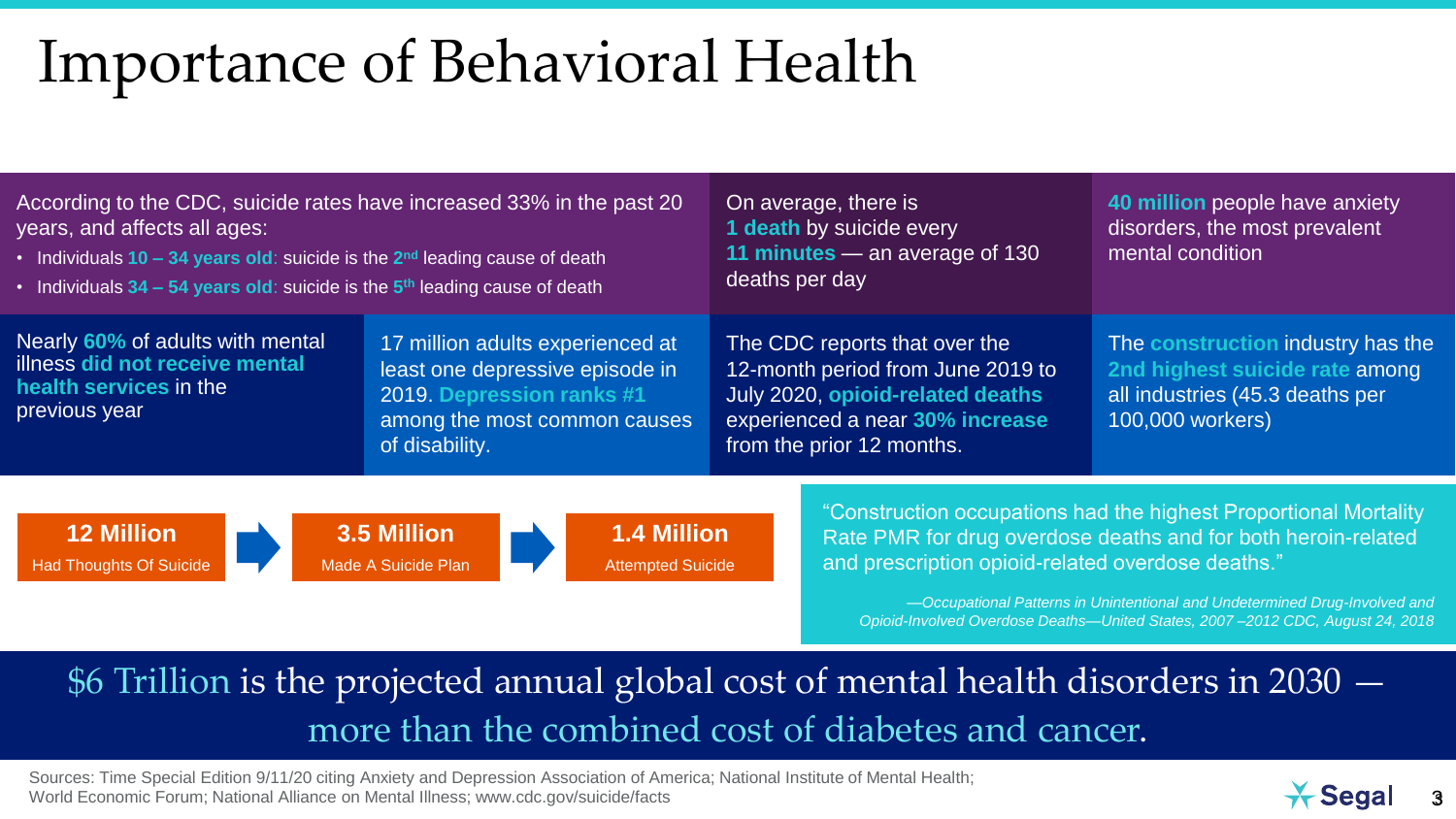### COVID-19 has had a Negative Impact on Mental Well-Being

Average Share of Adults Reporting Symptoms of Anxiety Disorder and/or Depressive Disorder, January-June 2019 vs. Jan 2021



Jan- Jun 2019 (NHIS January 2021 (Household Pulse Survey)

NOTES: Percentages are based on responses to the GAD-2 and PHQ-2 scales. Pulse findings (shown here for January 6 - 18, 2021) have been stable overall since data collection began in April 2020.

SOURCE: NHIS Early Release Program and U.S. Census Bureau Household Pulse Survey. For more detail on methods, see: https://www.cdc.gov/nchs/data/nhis/earlyrelease/ERmentalhealth-508.pdf

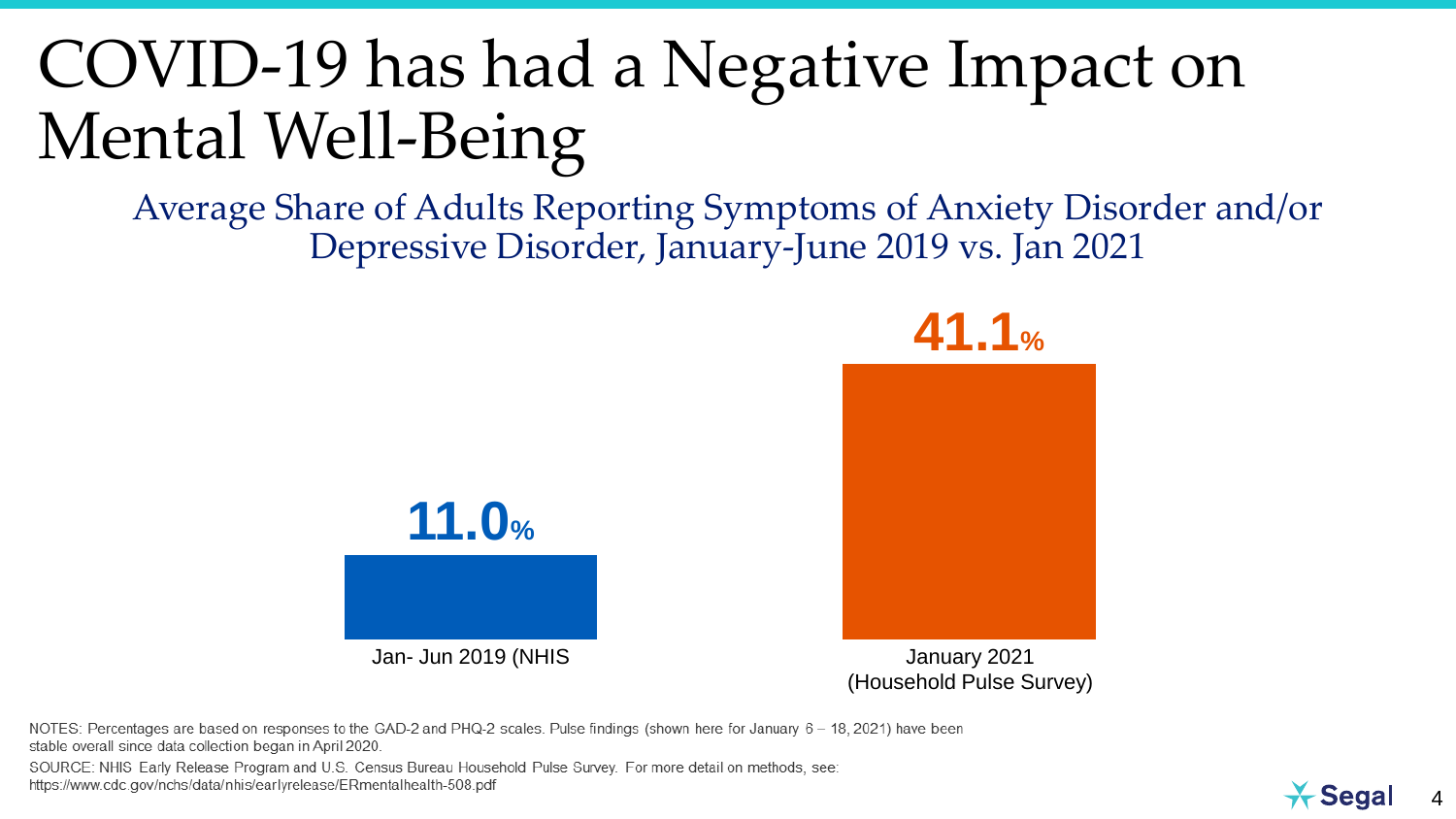### Why MH/SUD Benefits Have Long Term Impact

**\$6 Trillion** is the projected annual global cost of mental health disorders in 2030 — **more than the combined cost of diabetes and cancer.**

### **Key impacts include:**

- Higher health care costs associated with increased utilization and poor medication adherence
- Impact on workforce morale and productivity
- Lost earnings
- Higher costs associated with premature death and disability



5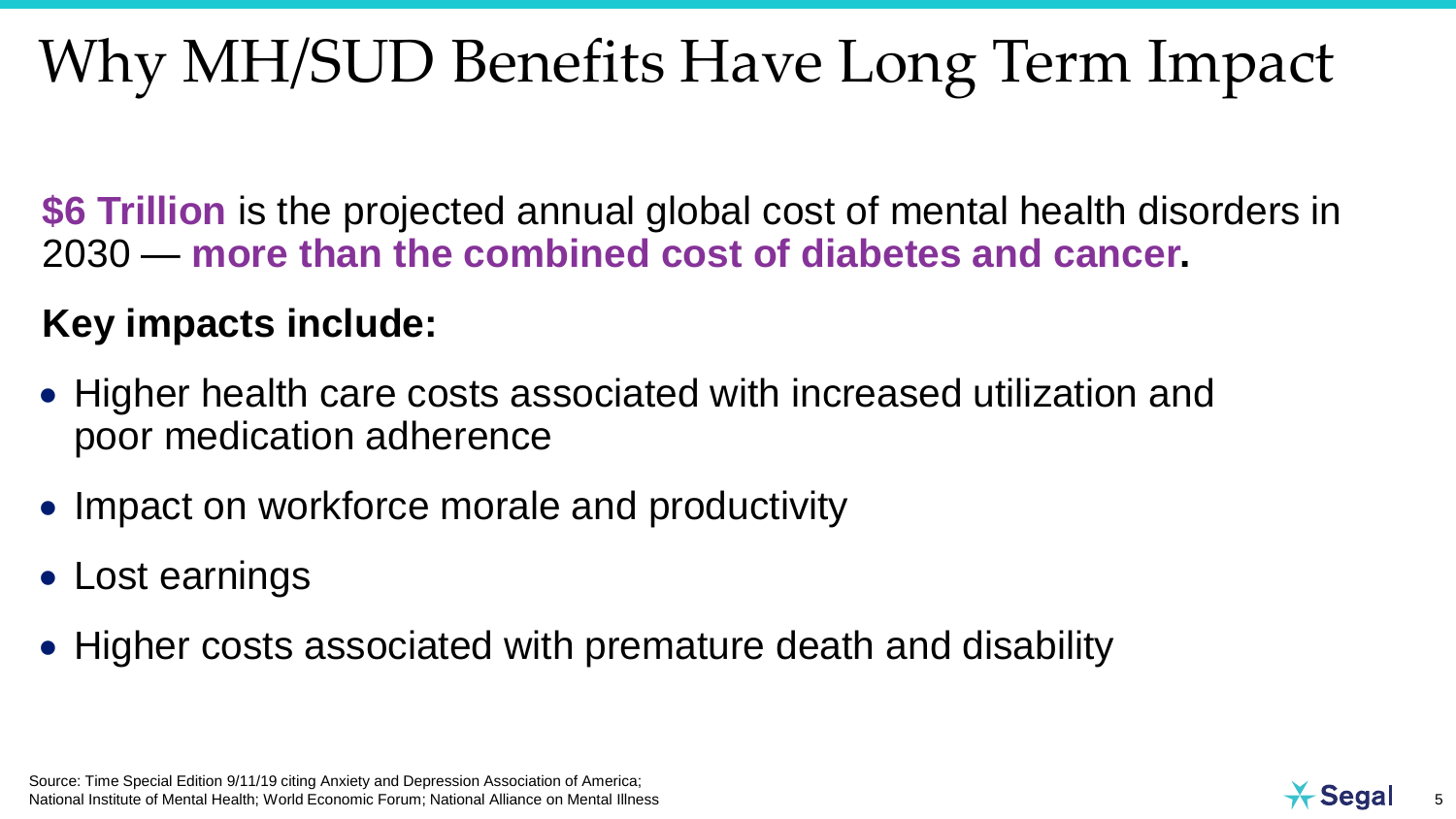### Plan Sponsors Supporting MH/SUD

- Expansion of **telehealth:** Consumer adoption has skyrocketed, from **11%** of U.S. consumers using telehealth in 2019 to **46%** of consumers using telehealth in 2021
- Adoption of **virtual mental health** options including **text-based therapy:** Clients and therapists exchanging text messages via the phone, an online therapy network or an app
- **Enriched plan benefits**, including expanded networks and additions to covered services
- Implementation of **precision mental health** services that supplement health plan and/or EAP benefits. May offer subclinical coaching, lifestyle management skills, ongoing education and tools to explore self-awareness and practice cognitive health
- Targeted **communications** about access to services
- Emphasis on Mental Health Parity **compliance**



6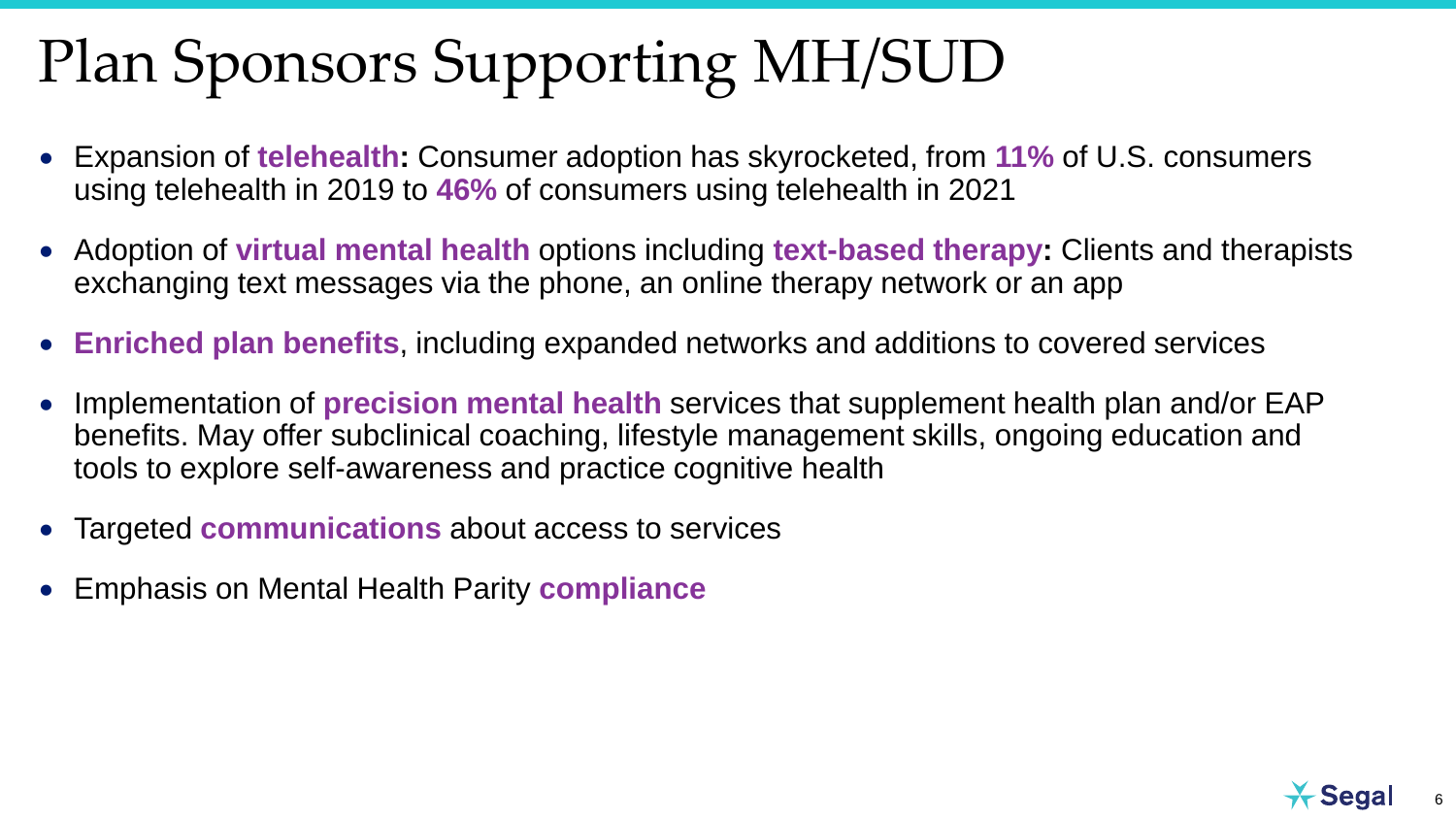

# Mental Health Parity Enforcement

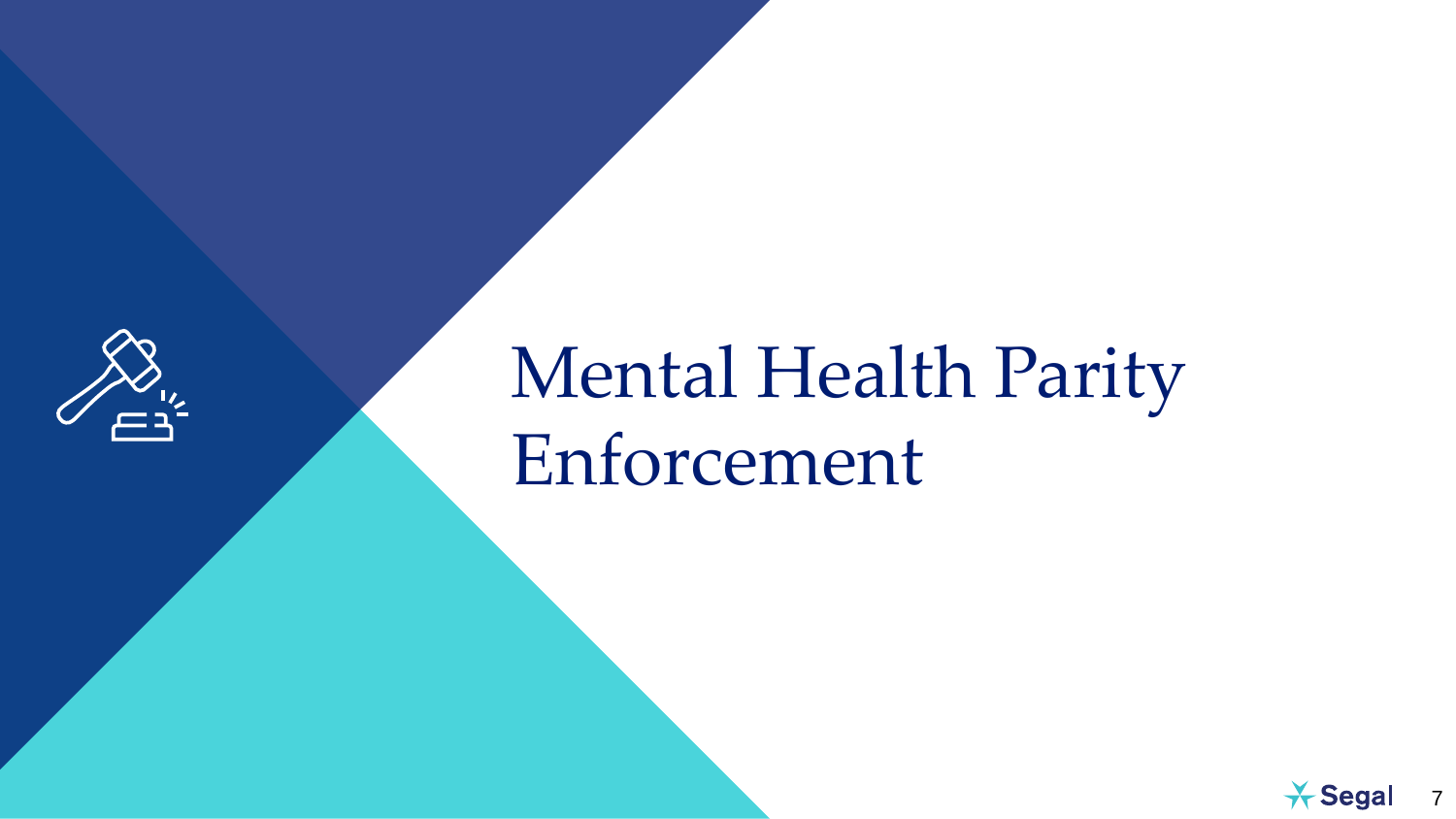### Pre-CAA DOL Parity Oversight

- Targeted parity enforcement announced in DOL 2018 and 2020 Reports to Congress
- 127 FY 2020 investigations involved MHPAEA; EBSA obtained corrections impacting 29,000 individuals
- Process was consistent with DOL health plan audits

### **Sample citations**

- Restrictions on residential treatment for substance use disorders
- Impermissible annual limit
- Overly restrictive outpatient visit limits
- More restrictive financial requirements
- Lack of out-of-network coverage for MH/SUD
- Overly stringent precertification requirements
- Autism coverage under review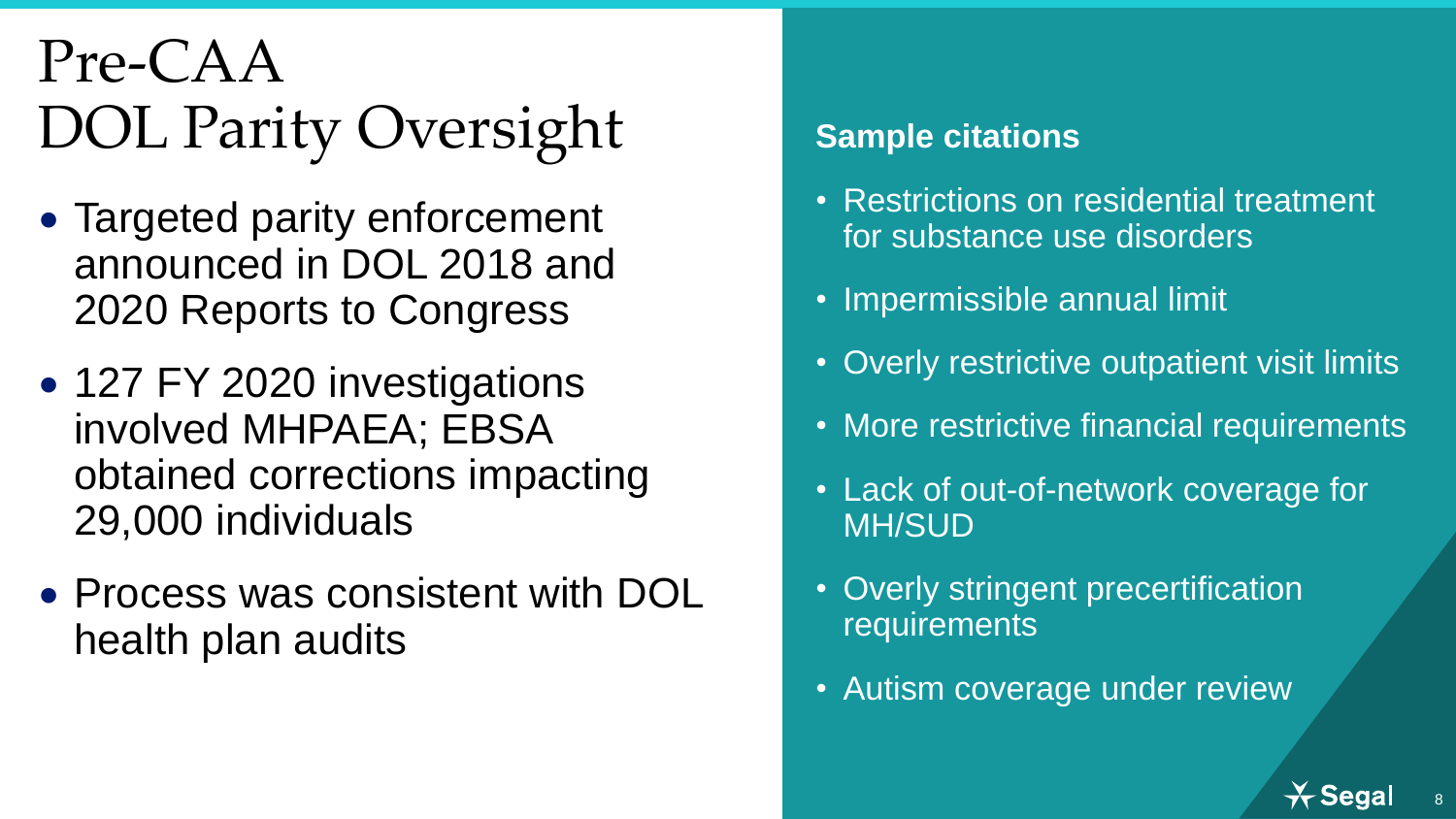### Federal Enforcement Has Been a Priority

- On January 25, 2022, the Departments issued the *2022 MHPAEA Report to Congress: Realizing Parity, Reducing Stigma, and Raising Awareness* https://www.dol.gov/sites/dolgov/files/EBSA/laws-and-regulations/laws/mental[health-parity/report-to-congress-2022-realizing-parity-reducing-stigma-and-raising-awareness.pdf](https://www.dol.gov/sites/dolgov/files/EBSA/laws-and-regulations/laws/mental-health-parity/report-to-congress-2022-realizing-parity-reducing-stigma-and-raising-awareness.pdf)
- Fiscal Year 2021 MHPAEA Enforcement Fact Sheet highlights ongoing oversight [https://www.dol.gov/sites/dolgov/files/EBSA/laws-and-regulations/laws/mental-health](https://www.dol.gov/sites/dolgov/files/EBSA/laws-and-regulations/laws/mental-health-parity/mhpaea-enforcement-2021.pdf)parity/mhpaea-enforcement-2021.pdf
- Targeted parity enforcement described in DOL 2020 Report to Congress [https://www.dol.gov/sites/dolgov/files/EBSA/laws-and-regulations/laws/mental-health](https://www.dol.gov/sites/dolgov/files/EBSA/laws-and-regulations/laws/mental-health-parity/dol-report-to-congress-parity-partnerships-working-together.pdf)parity/dol-report-to-congress-parity-partnerships-working-together.pdf
- DOL published an updated 2020 MHPAEA Self-Compliance Tool <https://www.dol.gov/agencies/ebsa/at-a-glance>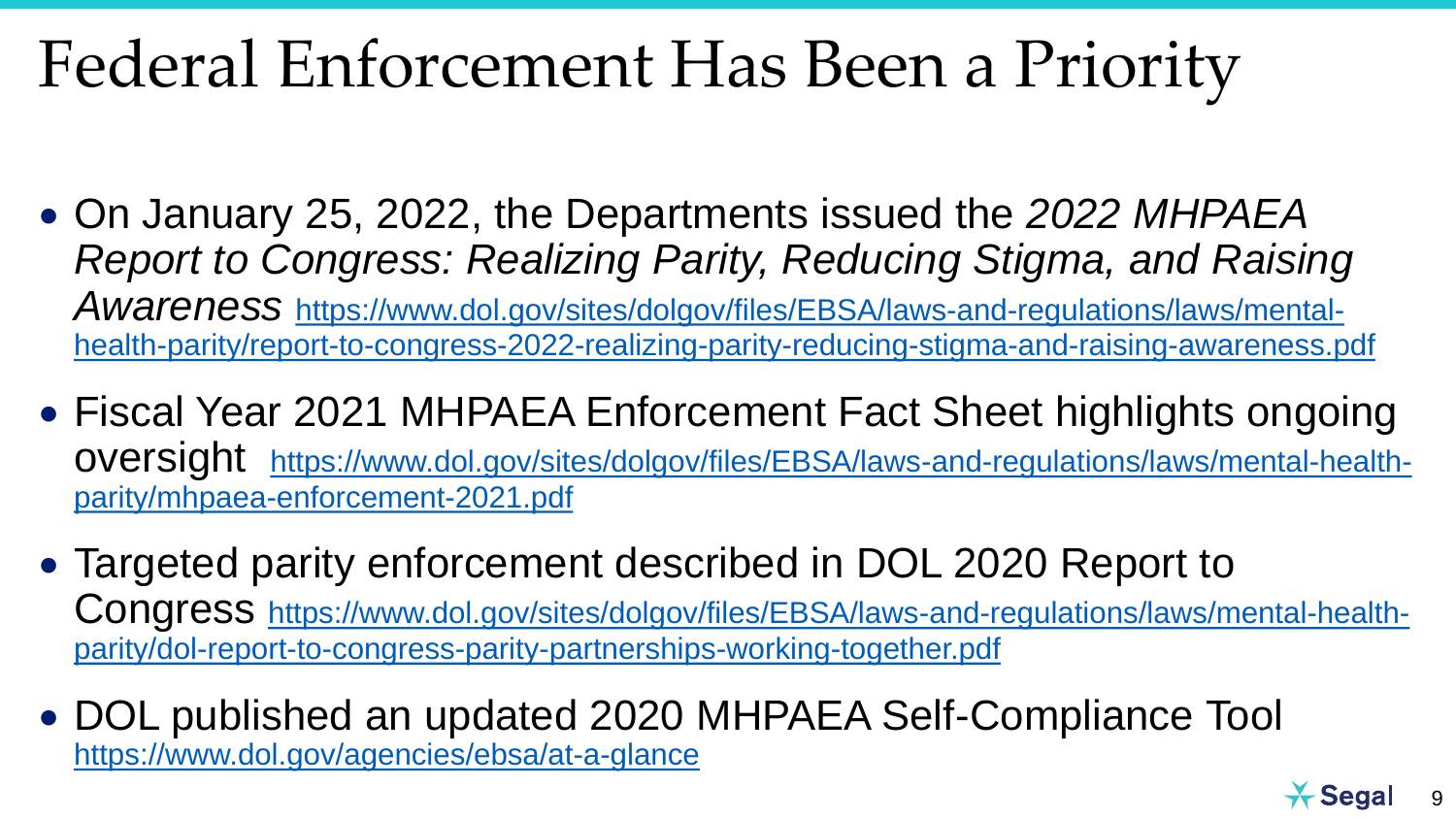### Post-CAA Targeted Enforcement Activities

- Distinct process managed differently than routine audits
- Extremely short timeframes for response (7-14 days)
- Limited time to supplement response
- Requests for extensions at times denied
- Initial findings of noncompliance issued rapidly
- Approach to finding sufficient corrective actions unclear

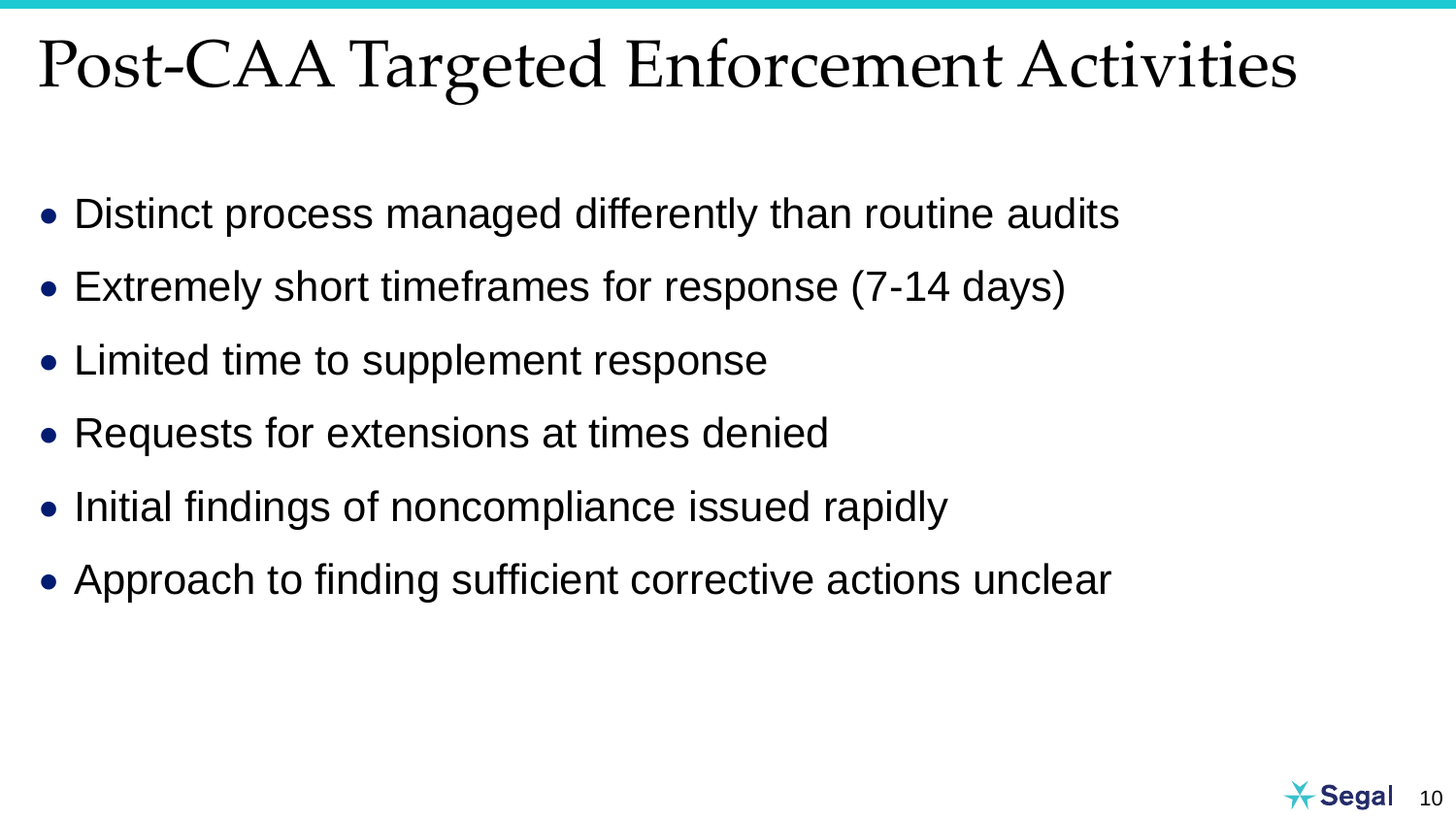## Strengthening Parity in MH/SUD Benefits

- Plans continue to work with benefit administrators to gather information and documented NQTL comparative analyses.
- While DOL, HHS, and Treasury initial guidance (FAQ Set 45 issued April 2, 2021) is helpful, many questions remain.
- 2022 Report to Congress indicated:

*None of the comparative analyses reviewed to date have contained sufficient information upon initial receipt.* 

Additional guidance is expected. Once issued, plans and administrators will need time to do work to comply with any specific requirements provided by the agencies.

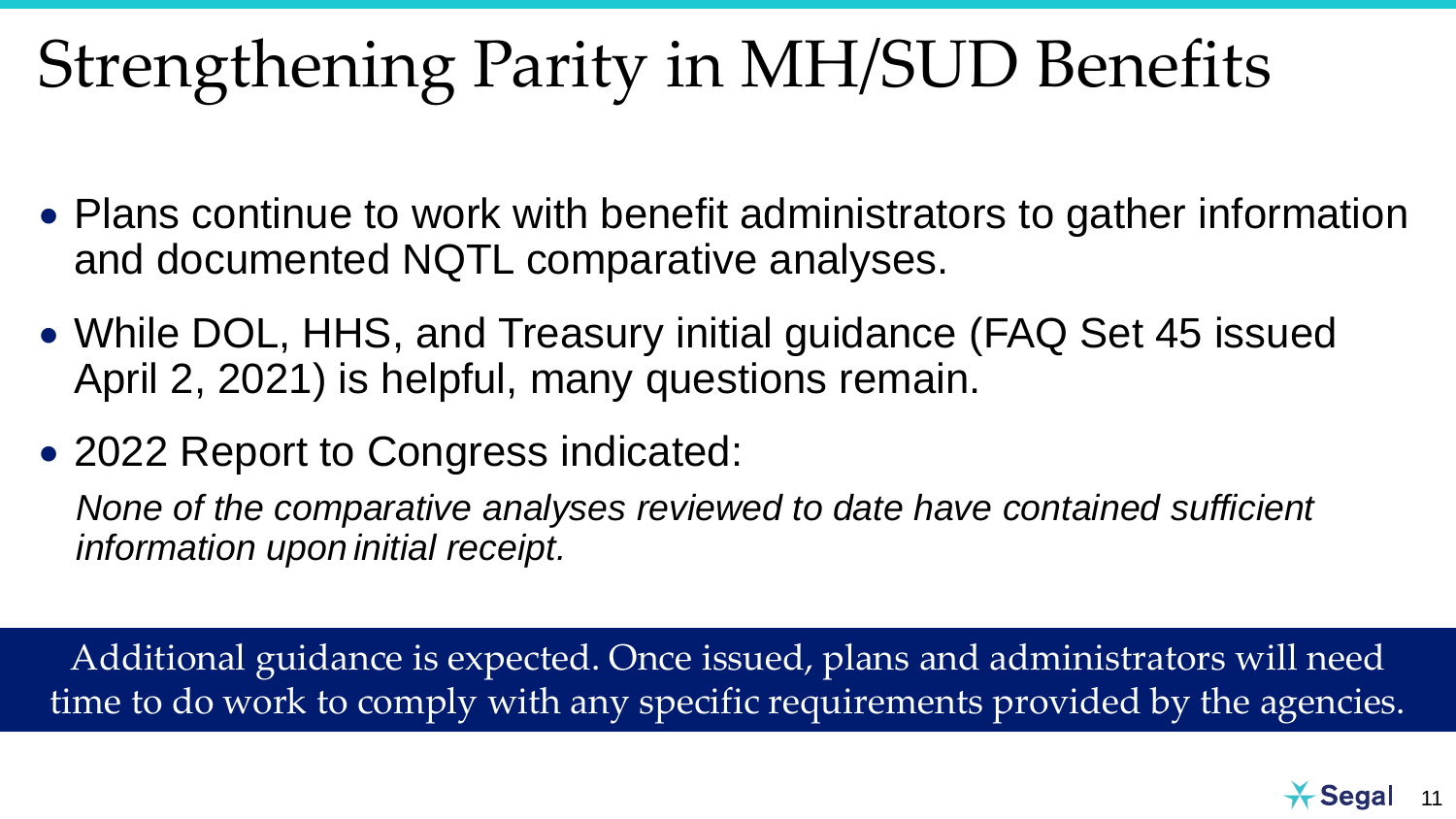### FAQ Set 45 NQTL Comparative Analysis Clarifications

The Departments point to the DOL's MHPAEA Self [-Compliance Tool](https://www.dol.gov/sites/dolgov/files/EBSA/laws-and-regulations/laws/mental-health-parity/self-compliance-tool.pdf) as a source of guidance related to requirements for NQTLs, including a process for analyzing whether a particular NQTL meets those requirements.

While helpful as a high -level series of compliance questions, continued updates to this tool would not seem to be a useful format for plan sponsors given the volume and complex nature of the NQTL review component

### **Mental Health Parity and Addiction Equity Act (MHPAEA) About This Tool** About This Too The goal of this self-compliance tool is to he<br>administrators group such in the stop Introduction administrators, group and individual market l Definitions parties determine whether a group health plat<br>Mental Health Parity and A JU, whealth plat SECTION A. APPLICABILITY Mental Health Parity and Addiction Equity A under the Employee Retirement Income Security A SECTION B. COVERAGE IN ALL CLASSIFICATIONS plans. The requirements described in this tool<br>health insurance issues SECTION C. LIFETIME AND ANNUAL LIMITS health insurance issuers, and individual market<br>that do not apply as health individual market SECTION D. FINANCIAL REQUIREMENTS AND QUANTITATIVE TREATMENT that do not apply as broadly are so noted. LIMITATIONS. This tool does not provide legal advice. Rather SECTION E. CUMULATIVE FINANCIAL REQUIREMENTS AND TREATMENT MHPAEA to assist in evaluating compliance w<br>MHPAEA to assist in evaluating compliance w **LIMITATIONS** MHPAEA, or related guidance issued by the D<br>Services (HHS) and the  $T$ SECTION F. NONQUANTITATIVE TREATMENT LIMITATIONS Services (HHS), and the Treasury (collectively,<br>https://www.dol.gov/gram: https://www.dol.gov/agencies/ebsa/laws-and-redisorder-parity SECTION G. DISCLOSURE REQUIREMENT disorder-parity. SECTION H. ESTABLISHING AN INTERNAL MHPAEA COMPLIANCE **APPENDIX I:** ADDITIONAL ILLUSTRATIONS 35 Furthermore, as directed by Section  $13001(a)$  of available tool is a compliant available tool is a compliance program guidance<br>MHPAEA. DOL will unders the suidance APPENDIX II: PROVIDER REIMBURSEMENT RATE WARNING SIGNS 38 MHPAEA. DOL will update the self-complian<br>on MHPAEA. DOL will update the self-complian on MHPAEA's requirements, as appropriate. MHPAEA, as a federal law, sets minimum stand<br>respect to parity requirements Homeon respect to parity requirements. However, many<br>parity between mental health and parity between parity between mental health and substance use d<br>by supplementing the requirements of the state of by supplementing the requirements of MHPAEA consult with their state regulators to understand t This tool provides a number of examples that dem situations and how a plan or issuer might or might<br>examples are included in the American included examples are included in the Appendix I. The fact<br>help group health plans and body in the Integral and the state of the fact help group health plans and health insurance issue. Examples of MHPAEA enforcement actions that the<br>MHPAEA Enforcement Fact Sheets MHPAEA enforcement actions that the<br>MHPAEA Enforcement Fact Sheets, available at https://www.fmental.html regulations/laws/mental-health-and-substance-use<br>enforcement actions that HE and-substance-use enforcement actions that HHS has taken are include<br>Services' MHPAEA Reports at Lui Services' MHPAEA Reports at https://www.cms.gov/<br>Other-Resources#mental-health\_paids.com Other-Resources#mental-health-parity.  $1$ | Page  $2|P \text{ a } g \text{ e}$

**Self-Compliance Tool for the** 

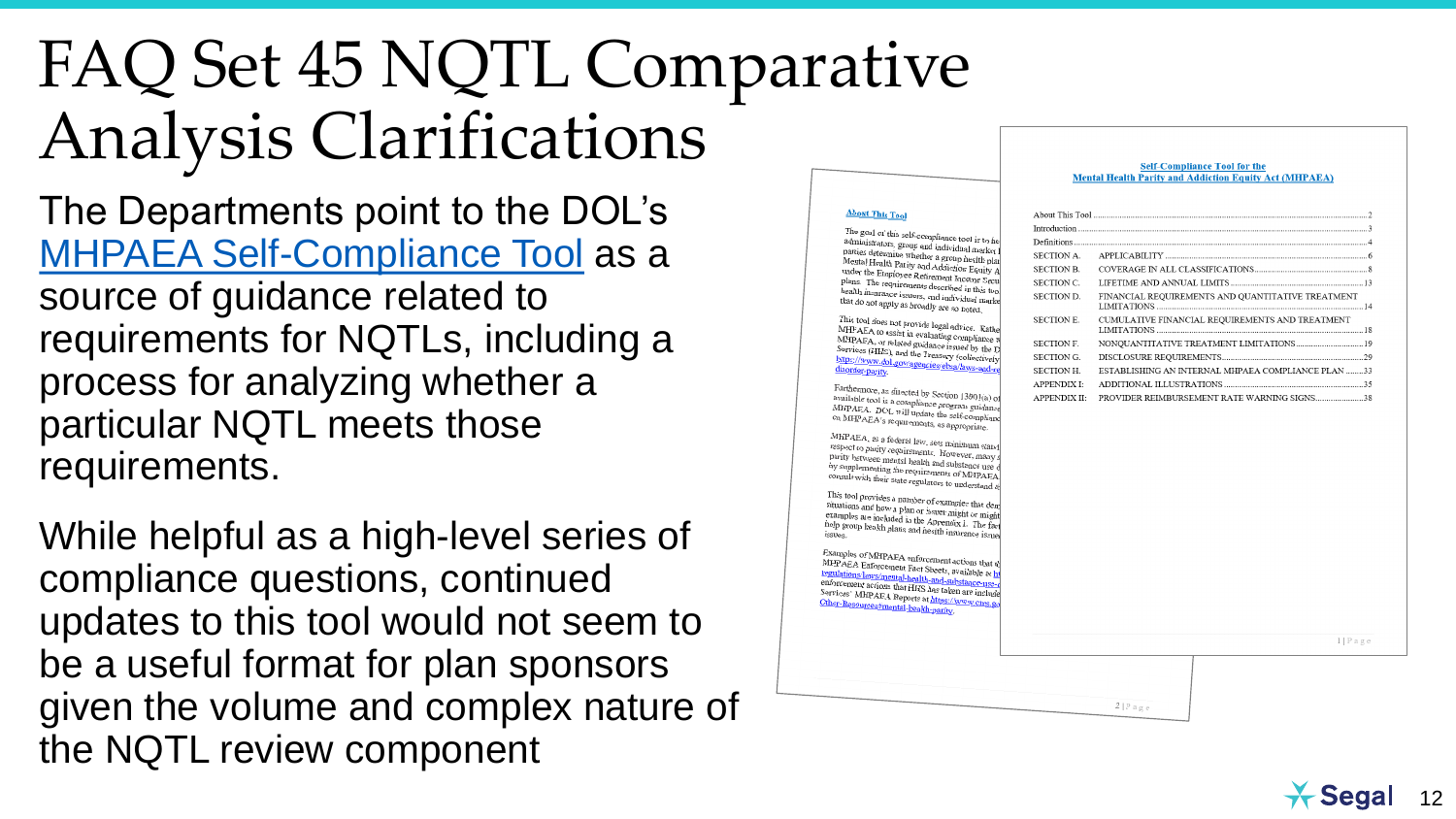### DOL/HHS Collection of NQTL Analyses

- The CAA permits the DOL and HHS to request these analyses in any circumstances the Department finds appropriate
- It requires the Departments to collect them in instances of potential noncompliance or complaints regarding noncompliance
- The Departments are required to collect at least 20 NQTL analyses per year

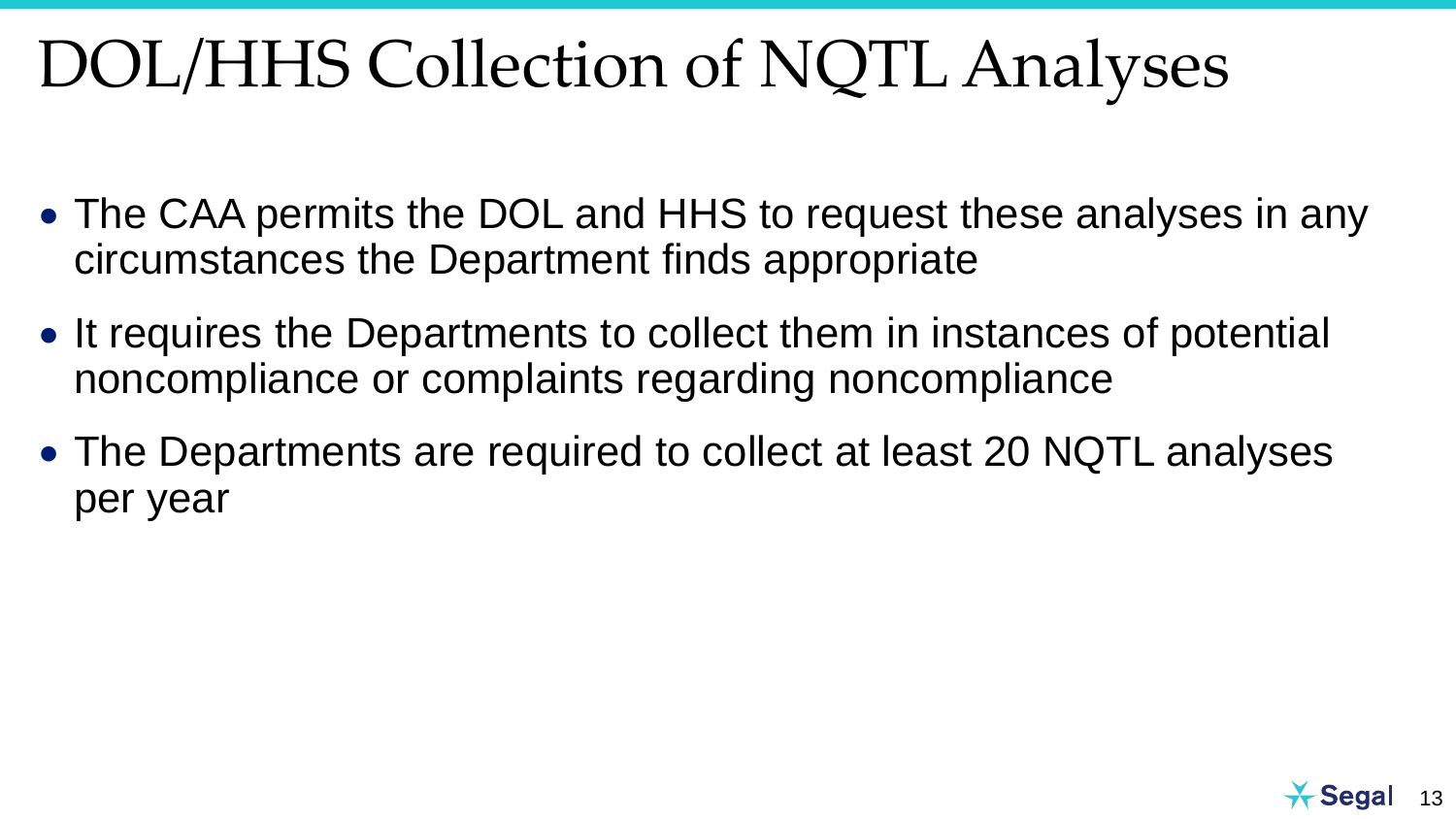## Failure to Comply

The FAQs emphasize the consequences of failure to satisfy the comparative analysis requirements.

- The plan or issuer must submit additional comparative analyses that demonstrate compliance not later than 45 days after the **initial determination of noncompliance**.
- Following the 45-day corrective action period, if the Departments make a **final determination** that the plan or issuer is still not in compliance, the plan will then have seven days to notify covered individuals that the plan is not in compliance.

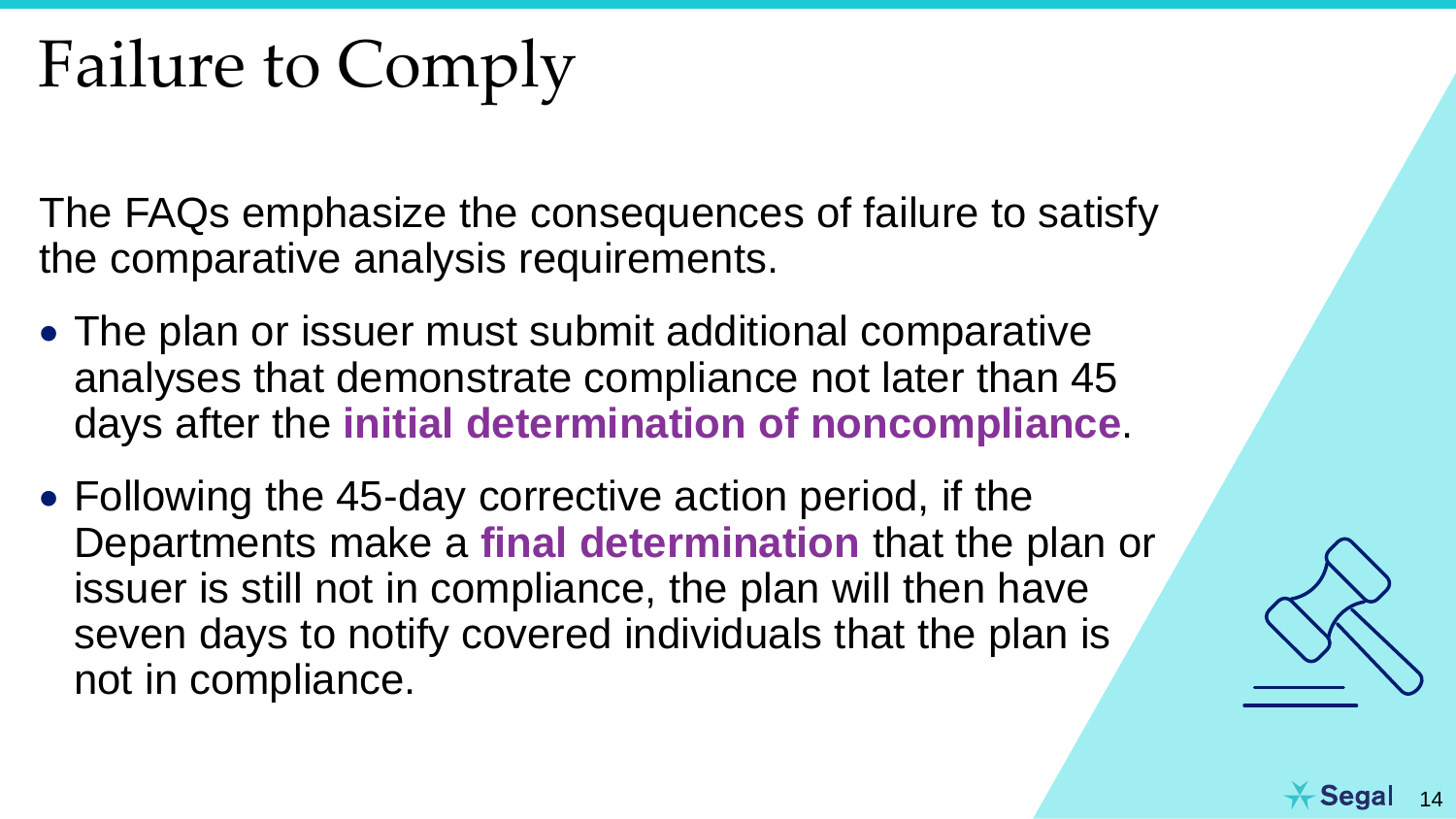## Failure to Comply

In Federal enforcement activities, NQTLs seem to raise complex questions and plans are receiving:

- Insufficiency Finding
- Second Insufficiency Finding
- Notices of Noncompliance
- Requests for Supplemental Information

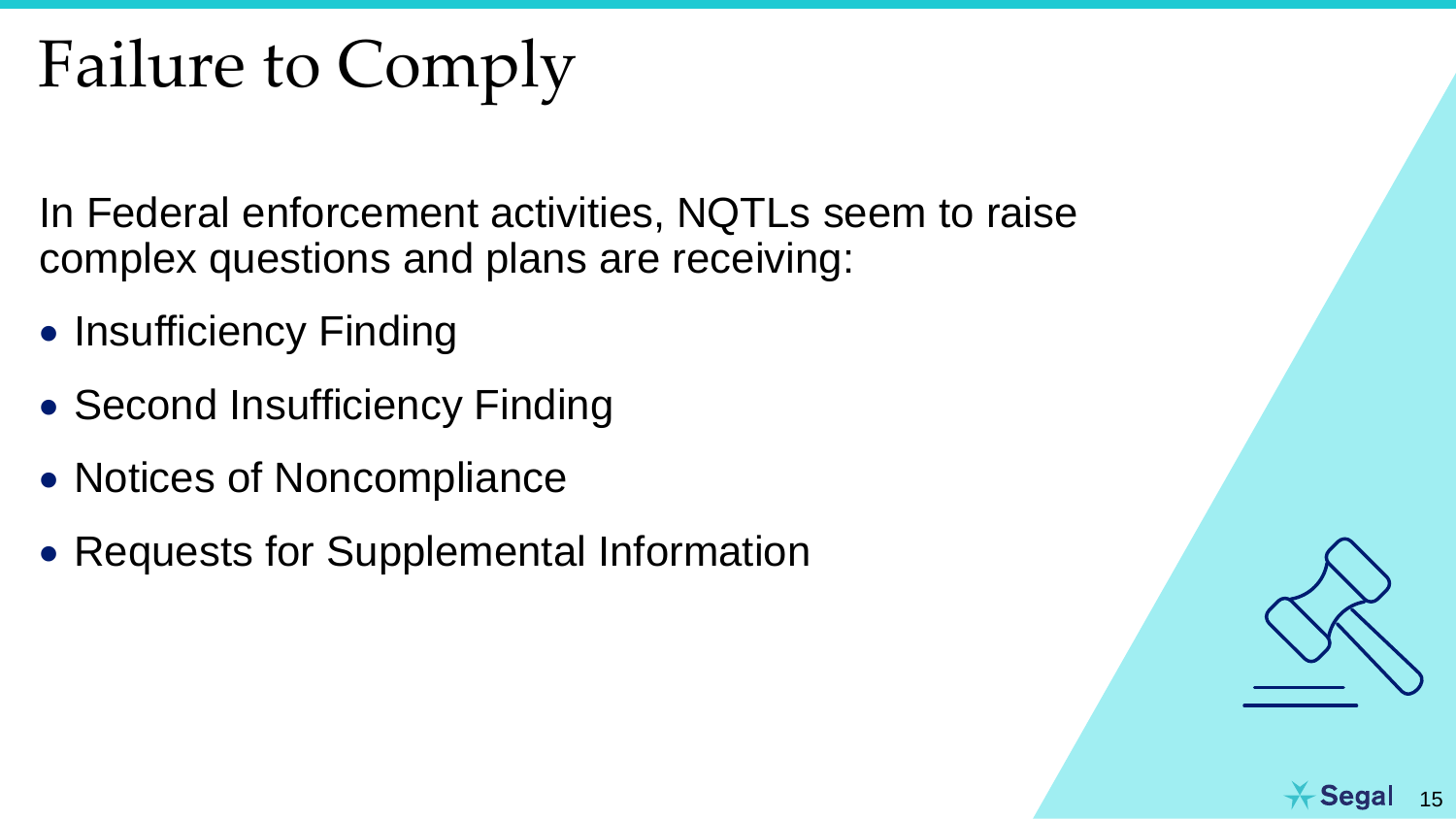### Plans are Seeking a Streamlined Enforcement Approach Coupled with Clear Guidance

- An approach to **stakeholder collaboration**, such as an advisory council, that allows for consistent and balanced representation from stakeholders in informing the development of NQTL implementation guidance
- Considerations of **safe harbors** that prioritize the avoidance of discrimination in MH/SUD benefit delivery in reality, including minimalization of documentation (and related penalties) in the absence of substantive noncompliance
- **Appeals rights** should exist for findings on noncompliance given the complex nature of NQTLs and the subjectivity of review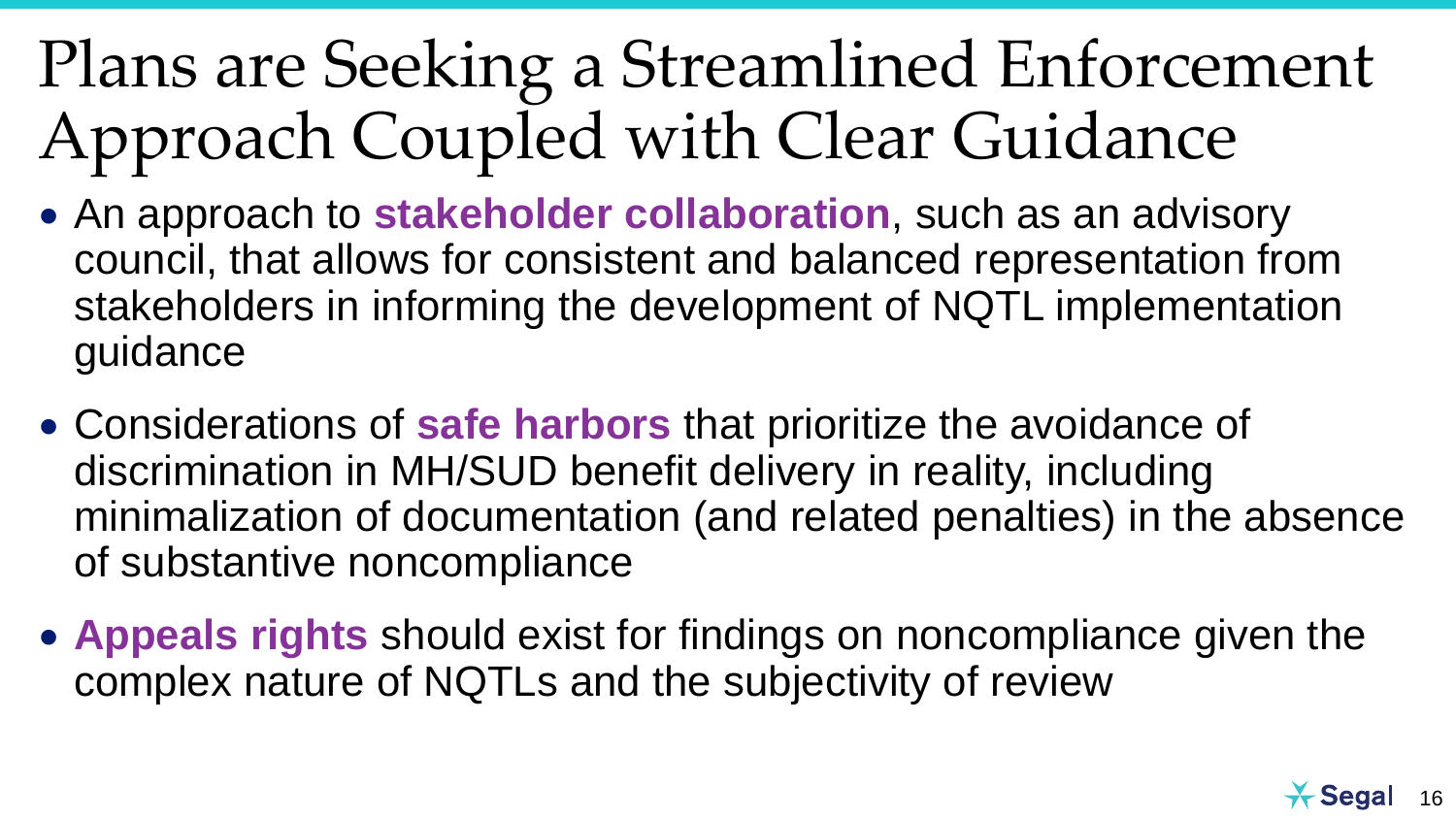## Plans are Seeking a Streamlined Enforcement Approach Coupled with Clear Guidance

- While the step approach in the Tool may have been helpful to assist plans in thinking through NQTL application, it does not align seamlessly with plan design and operation in practice. Federal guidance should focus less on this framework of questions and more on **substantive compliance** with the intent of MHPAEA
- As with all Tri-agency requirements, clarified interpretations of compliance identified through enforcement should be **consistent** across departments, made public, and implemented prospectively

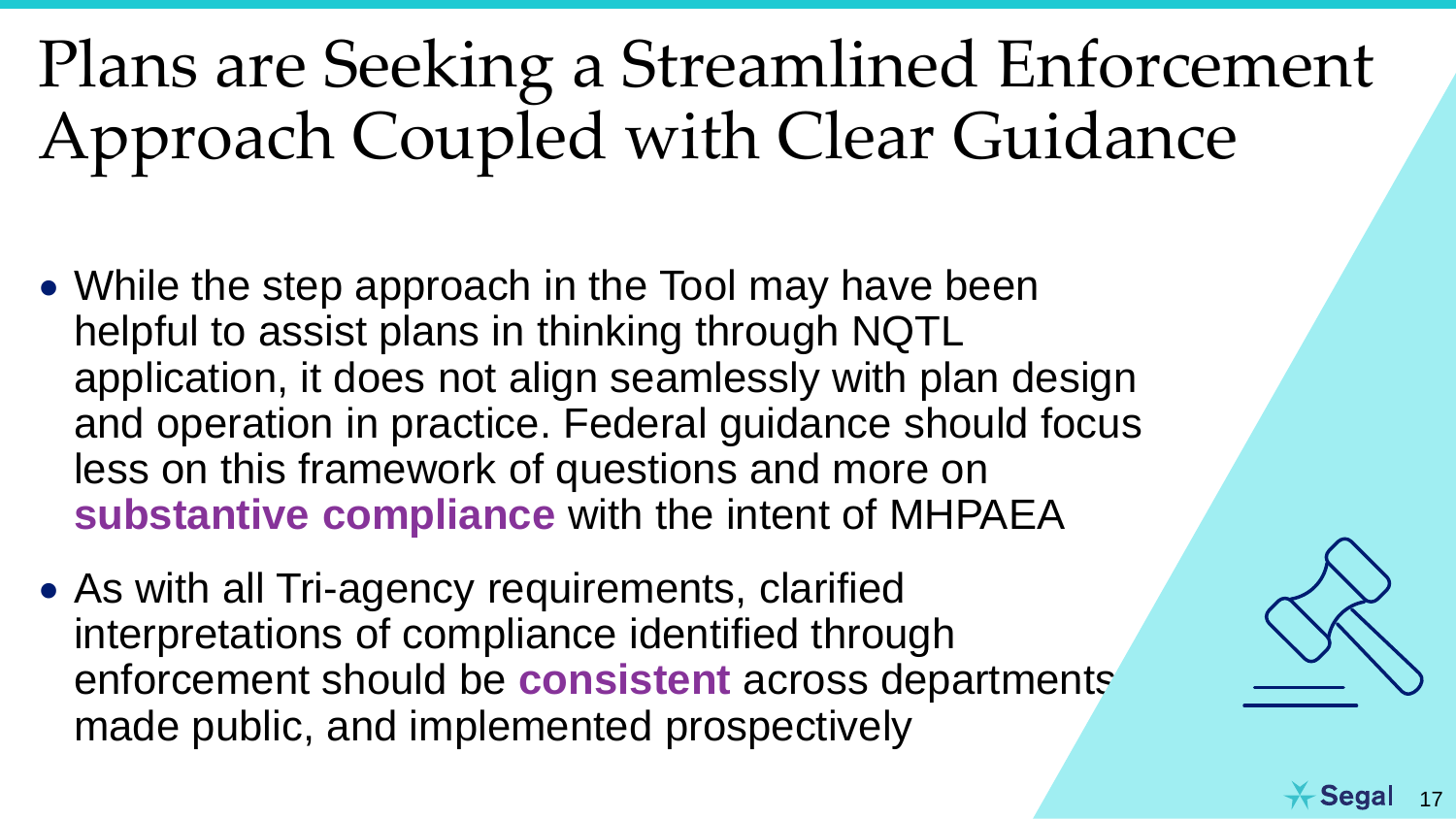## Plans are Seeking a Streamlined Enforcement Approach Coupled with Clear Guidance

- Requests to plan sponsors during an audit need to **align response deadlines** with the amount and complexity of information being requested
- Plans continue to seek a **model** for compliant comparative analysis, even if it is one NQTL at a time



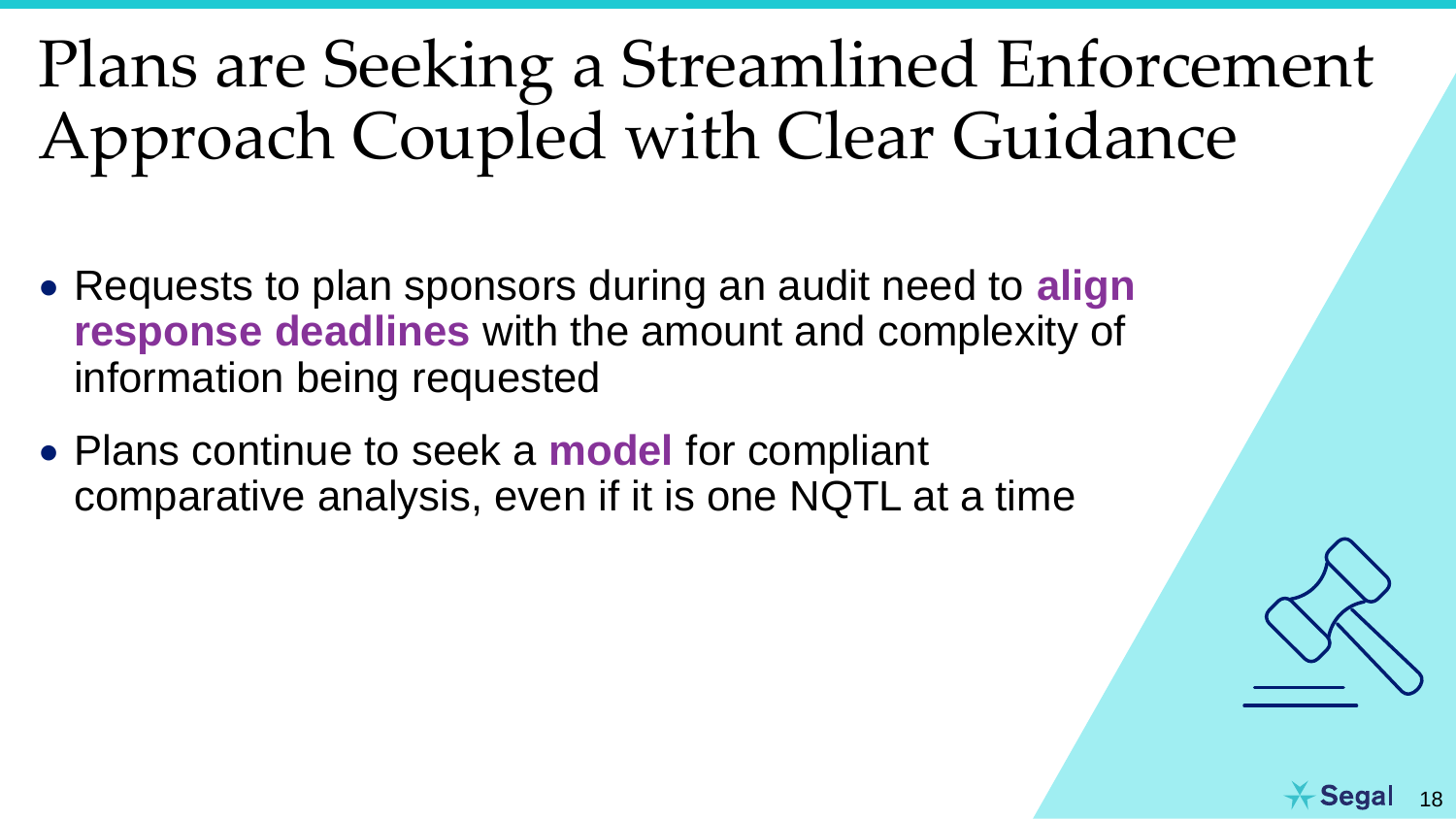

# Next Steps for Plan Sponsors

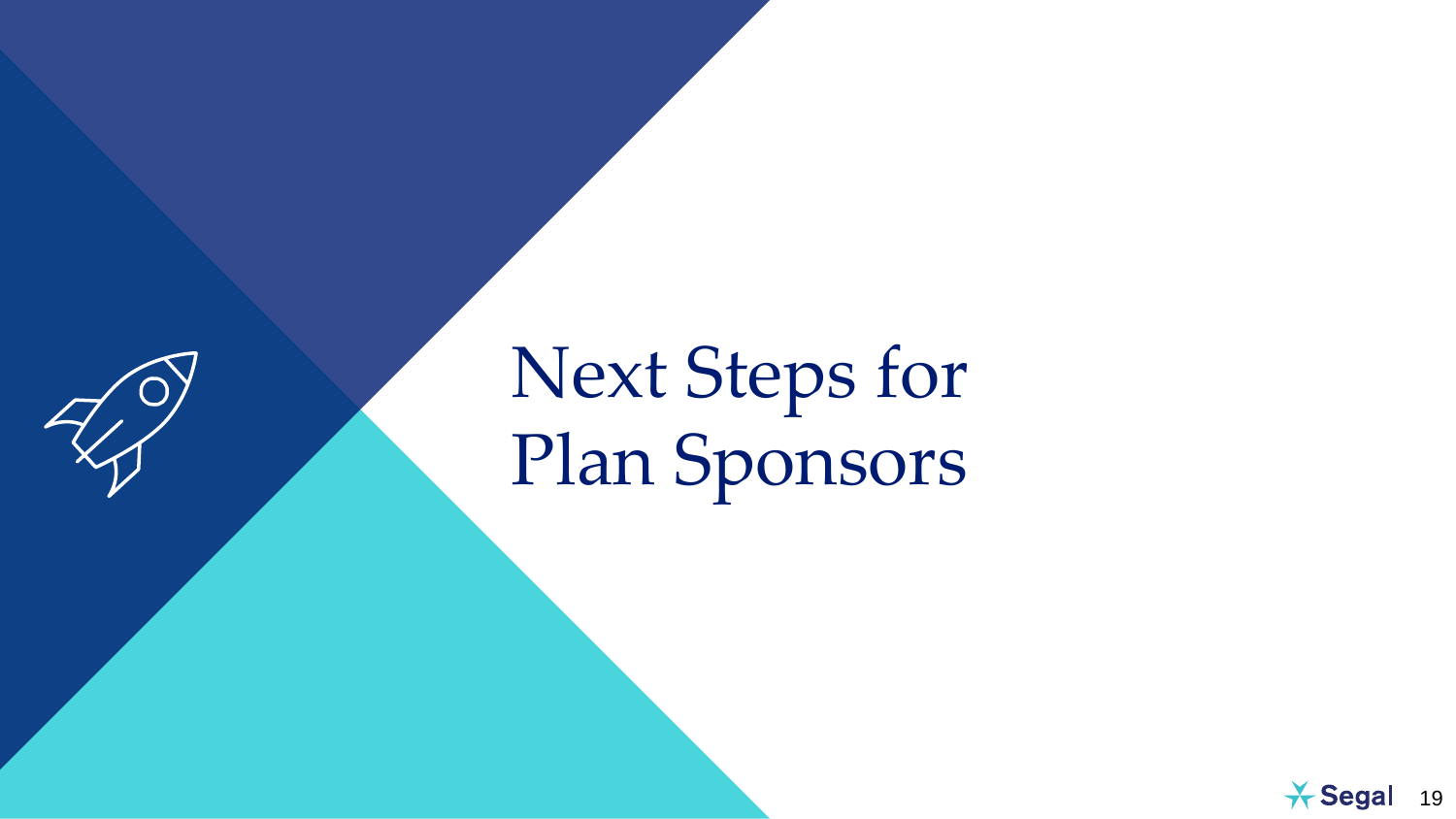# Keep Informed

• Segal has posted information about the MHPAEA amendments and related FAQs and Reports. As new guidance is issued Segal will release updated information.

https://www.segalco.com/consulting-insights/new[law-strengthens-parity-for-mental-health-and-sud](https://www.segalco.com/consulting-insights/new-law-strengthens-parity-for-mental-health-and-sud)

https://www.segalco.com/consulting-insights/feds[emphasize-new-mhpaea-compliance-expectations](https://www.segalco.com/consulting-insights/feds-emphasize-new-mhpaea-compliance-expectations)

[https://www.segalco.com/consulting-insights/dol](https://www.segalco.com/consulting-insights/dol-releases-mhpaea-enforcement-reports)releases-mhpaea-enforcement-reports

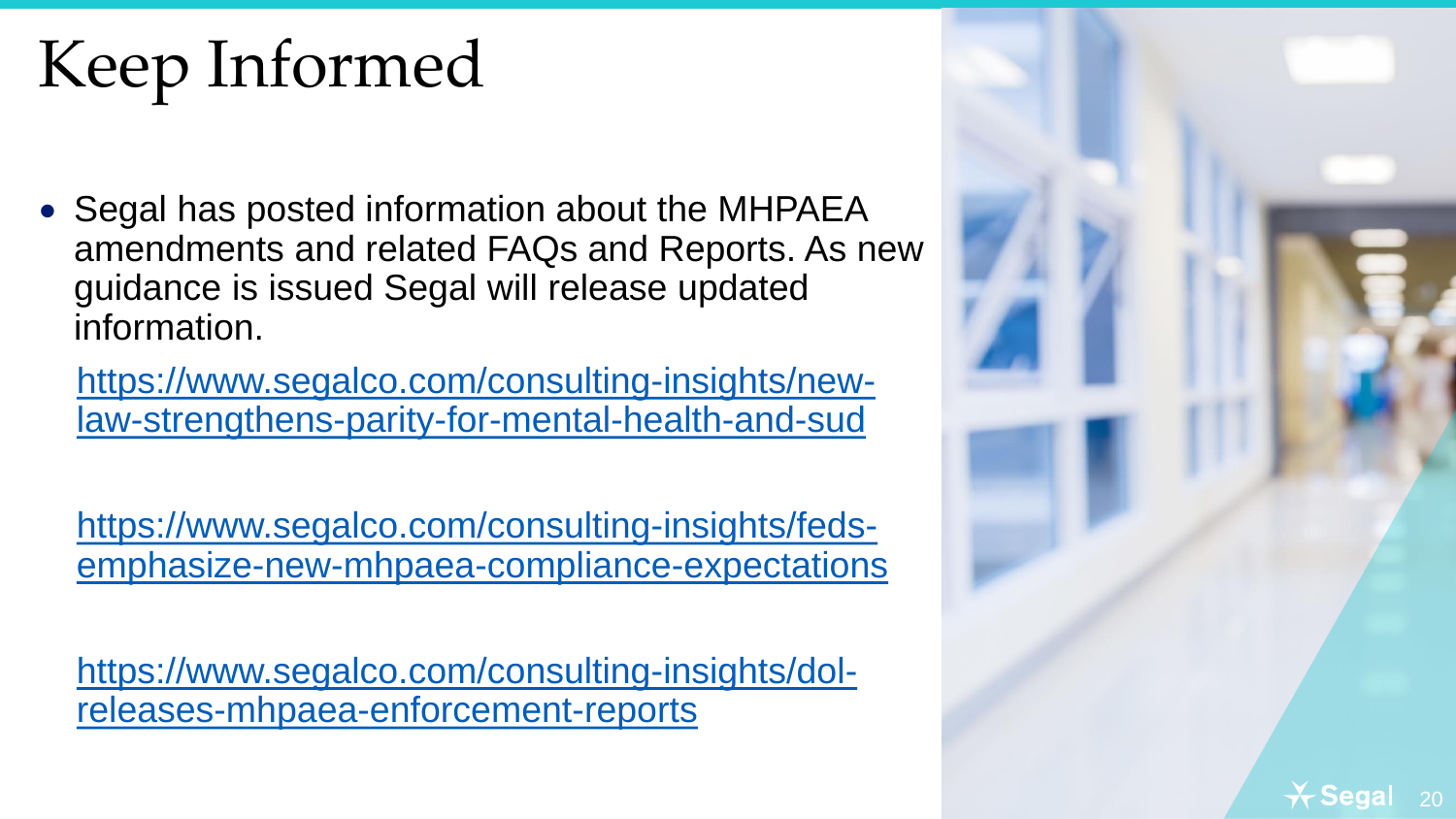### Best in Class Benefits

Consider and implement any desired MH/SUD benefit design changes:

- When appropriate, solicit and review bids for a replacement network provider or benefits administrator. Probe compliance support capabilities in the selection process. Identify the new service provider and begin compliance efforts as part of the implementation process
- Ensure outdated plan terms are eliminated in writing and operation
- Incorporate benefit improvements, including updating medical management practices according to current industry standards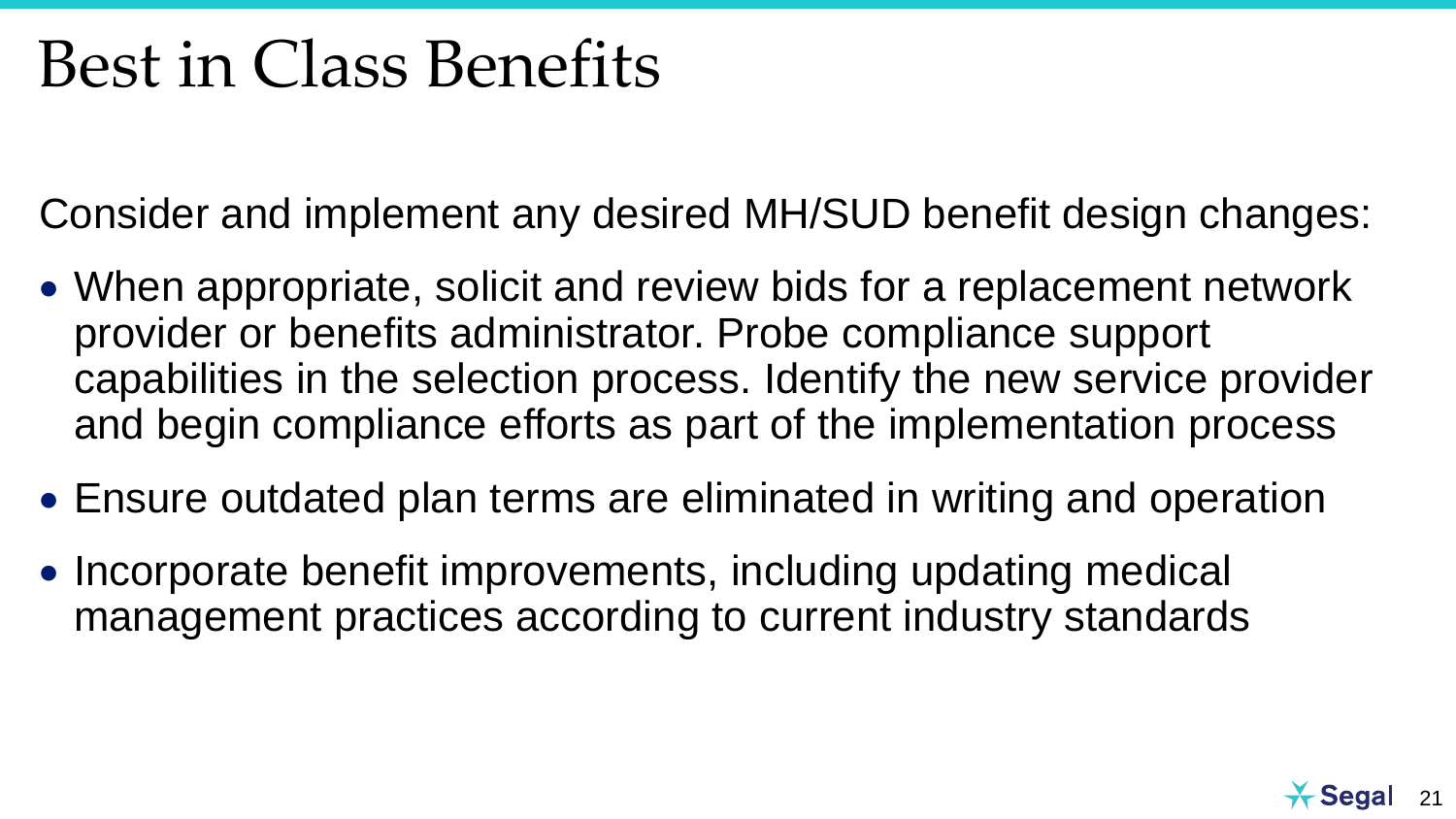# Ongoing Compliance Efforts

- Ensure good faith compliance with the statute.
	- Make sure to coordinate with all relevant benefit administrators (which will include medical, MH, SUD and pharmacy benefit administrators as well as those providing utilization management and claims payment services)
	- Remember to ensure compliance with the law in operation as well as in written documents
	- Anticipate the need to update (or verify there are no changes in) analysis information annually
- Watch for forthcoming guidance.
	- This may include additional FAQs, regulatory guidance, updates to the DOL self-compliance tool, and/or other clarifying information that may be published by the Departments